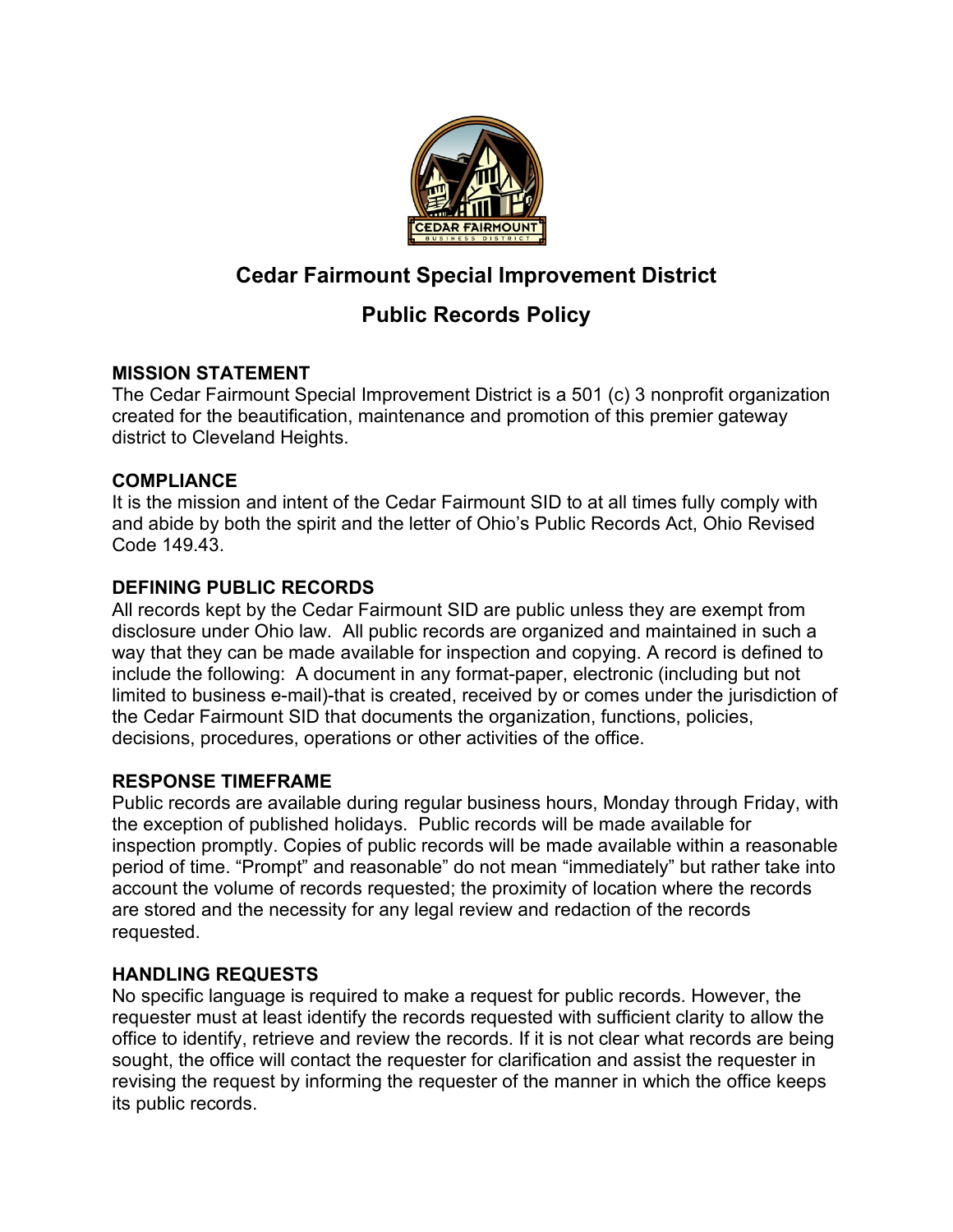The requester does not have to put a records request in writing and does not have to provide his/her/their identity or the intended use of the requested public record(s). It is this office's general policy that this information is not to be requested. However, the law does permit the office to ask for a written request, the requester's identity and/or the intended use of the information requested but only if (1)a written request or disclosure of identity or intended use would benefit the requester by enhancing the office's ability to identify, locate or deliver the public records that have been requested and (2) the requester is first told that a written request is not required and that the requester may decline to reveal the requester's identity or intended use.

In processing this request, the office does not have an obligation to create new records or perform a search or research for information in the office's records. An electronic record is deemed to exist so long as a computer is already programmed to product the record through the office's standard use of sorting, filtering or querying features. Although not required by law, the office should consider generating new records when it makes sense and is practical under the circumstances.

In processing a request for inspection of a public record, no one affiliated with the SID may accompany the requester during inspection to make certain original records are not taken or altered.

A copy of the most recent edition of the Ohio Sunshine Laws Manual is available via the Ohio Attorney General's website, [www.OhioAttorneyGeneral.gov/YellowBook,](http://www.ohioattorneygeneral.gov/YellowBook) for the purpose of keeping employees of the office and public educated as to the office's obligations under Ohio Public Records Act, Ohio Open Meetings Act, records retention laws and the Personal Information Systems Act.

### **ELECTRONIC RECORDS**

Electronic records such as e-mails, are treated in the same fashion as records in other formats, such as paper or audio recordings. All public officials and representatives of the SID are required to retain their e-mail records and other electronic records in accordance with applicable records retention schedules.

If document does not already exist in electronic form, the office is not obligated to create an electronic version unless doing so was otherwise an integral part of the normal operations of the public office.

### **DENIAL OR REDACTION OF RECORDS**

If the requester makes an ambiguous or overly broad request or has difficulty in making a proper request for public records, the request may be denied. The denial will provide the requester an opportunity to revise the request by informing the requester of the manner in which records are maintained and accessed by the office.

If the office withholds, redacts or otherwise denies requested records, it must provide an explanation, including legal authority, for the denial(s). If the initial request was made in